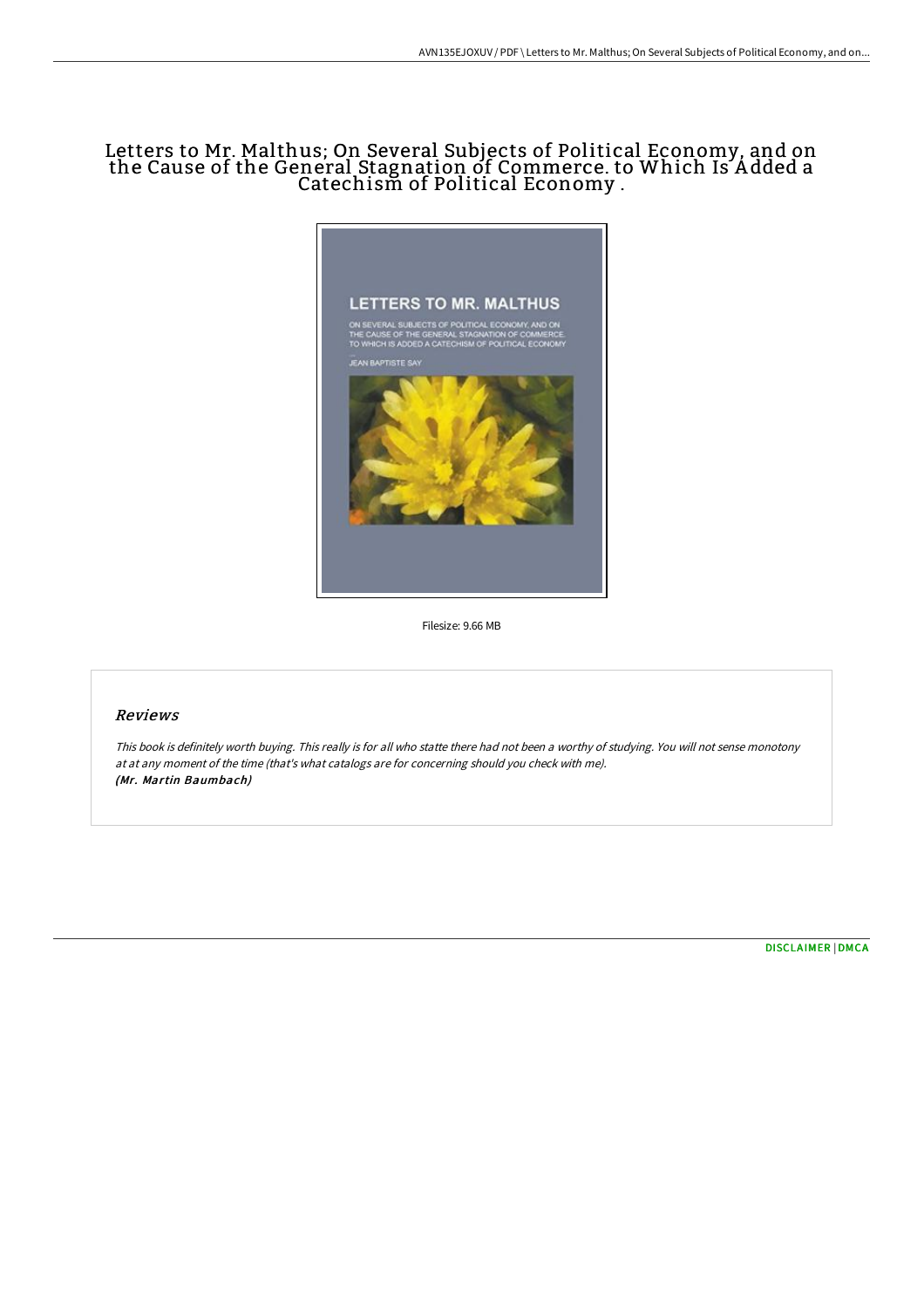## LETTERS TO MR. MALTHUS; ON SEVERAL SUBJECTS OF POLITICAL ECONOMY, AND ON THE CAUSE OF THE GENERAL STAGNATION OF COMMERCE. TO WHICH IS ADDED A CATECHISM OF POLITICAL ECONOMY .



To download Letters to Mr. Malthus; On Several Subjects of Political Economy, and on the Cause of the General Stagnation of Commerce. to Which Is Added a Catechism of Political Economy . PDF, please click the link under and download the file or have access to additional information which are have conjunction with LETTERS TO MR. MALTHUS; ON SEVERAL SUBJECTS OF POLITICAL ECONOMY, AND ON THE CAUSE OF THE GENERAL STAGNATION OF COMMERCE. TO WHICH IS ADDED A CATECHISM OF POLITICAL ECONOMY . book.

Rarebooksclub.com, United States, 2013. Paperback. Book Condition: New. 246 x 189 mm. Language: English . Brand New Book \*\*\*\*\* Print on Demand \*\*\*\*\*.This historic book may have numerous typos and missing text. Purchasers can usually download a free scanned copy of the original book (without typos) from the publisher. Not indexed. Not illustrated. 1821 edition. Excerpt: .to exhort, but only describe, 34--seldom advises, 4l- teaches a doc-trine eminently social, 60--proves that riches can be created from all things, 76--when it became a science, 80. Encuun (the British Isles) was unable under Elizabeth to employ one-third of the workmen it does now, 4--why its produc-tions are not well sold in foreign countries, 8- refuses even the provisions by means of which they might be paid for, 9--why its agricultural produce cannot be so increased as to pay for its superabundant manufactured produce, 45. Estate, Landed, its productions entirely immaterial, 16. Exchange (act of giving athing which is valuable for another which is equally so) can only take place in a state of society, 12-is only of utilities, 22-is a faculty peculiar to man, 31-appropriates all productions to all wants, 3l. Fscrs, deceive if we draw false consequences from them, 3. Farmer; how a producer, 14---compared with a manufacturer, 25. Functionaries, Public; do not increase the markets by their consumptions, 33. Fundholders; idem--32. Funds, Productive; every thing whatever from which income is derived, s1. Future; to sacrifice it to the present is equally destructive to morality and economy, 42. Imrnovmvuznrs; not to be rejected for inconvenience, 64. Industry; why there are so few lucrative employments, 48-is an application of thelawis of nature, 64--its progress attended with an immense number of new enjoyments, 69. Interest; the price of the productive service of capital, 19---is a material value given in exchange for this service, and is...

Read Letters to Mr. Malthus; On Several Subjects of Political Economy, and on the Cause of the General [Stagnation](http://digilib.live/letters-to-mr-malthus-on-several-subjects-of-pol.html) of Commer ce. to Which Is Added a Catechism of Political Economy . Online

 $\overrightarrow{ac}$ Download PDF Letters to Mr. Malthus; On Several Subjects of Political Economy, and on the Cause of the General [Stagnation](http://digilib.live/letters-to-mr-malthus-on-several-subjects-of-pol.html) of Commerce. to Which Is Added a Catechism of Political Economy.